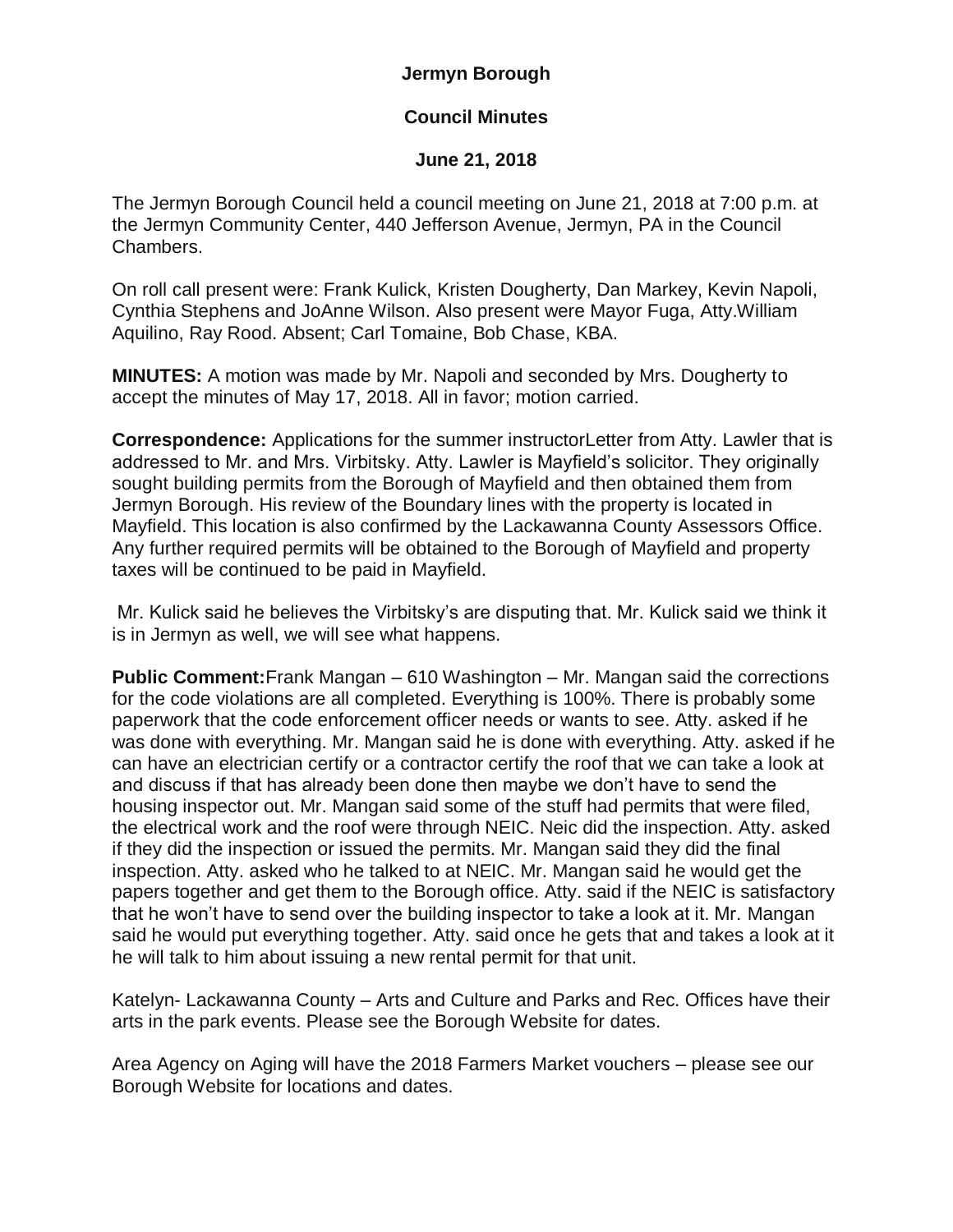Guided Nature Walks – Please see our Borough Website for locations and dates.

Lou DeMarco – 208 Gibson – Thanked Mr. Kulick for not resigning after what happened last month. He accepted the fact that he owned up to his mistake. Mr. DeMarco said he is doing a good job. Mr. DeMarco said he is curious to see about the comment that the solicitor directed towards him on Facebook if council saw it and if they feel it was justified. Mr. Demarco asked the solicitor why he made that kind of comment, indicating he was taking a shot at Mr. Kulick and none of his previous comments that were there put Mr. Kulick down. Atty. said he did take a shot at Mr. Kulick and they would discuss it later. Mr. DeMarco asked council is that is acceptable. Mrs. Wilson said she did not see it. Mr. Markey said he saw it and it took place on a community Facebook page which we all know he started as a private resident years before he got on council. Mr. Markey said he always tried to tell people to keep it clean. Mr. Markey said he has been attacked on there many and many of times. He did see it. Mr. DeMarco asked if that is his definition of professionalism, it was very unprofessional. Mr. Markey said he understands his concern, it was his own private Facebook page and it wasn't like solicitor or Jermyn Borough Facebook page, that is why him personally, he doesn't have a dog in a fight here. Mr. DeMarco said these are the people that we appoint or elected and this is how we conduct ourselves. He was not putting Mr. Kulick down and he was elaborating on two subjects that were discussed at the last council meeting. Most people are accused on hiding on Facebook and that is not what I do and he feels that was unprofessional.

Jeanette Brown – 34 Old Mill – Ms. Brown called the Borough building a few times, her neighbor has 12-14 dead fir trees bordering her property. They are not being taken care of, she is wondering if anything can be done about this. Mr. Aquilino said he gave her a call and left a message maybe a couple of days ago. Mr. Aquilino asked if she had any pictures with her. Ms. Brown said she probably does on her phone. Mr. Aquilino said they will talk about it and asked whose property are the trees on. Ms. Brown said the neighbors. Mr. Aquilino asked how many trees. Ms. Brown said 12 or 14. Mr. Aquilino asked if they are close enough to her house that if they fell or damaged that they would fall on her house. Ms. Brown said through the years she has asked them quite a few times to cut them. The neighbor promised a lot of times. Mr. Aquilino asked her to email the pictures to the Borough.

## **Secretary Report:**

Issued Yard sale permits, dumpster permit, pave cuts

A lot of calls for electronics pick up, good feedback from residents for the curbside pick up

Received the executed documents back from the sewer grant

Received 3 applicants for the summer activities director

**TREASURER'S REPORT:**General Fund \$252,594.32 Recycling \$6,352.74; Refuse \$94,778.20, Investment Liquid Fuels \$43,925.54, Liquid Fuels Checking \$71,962.12, DPW Capital Reserve \$39,310.30. Disbursements from May 17, 2018 to June 21, 2018 including 3 periods of payroll \$66,120.64. Deposits \$143,585.82.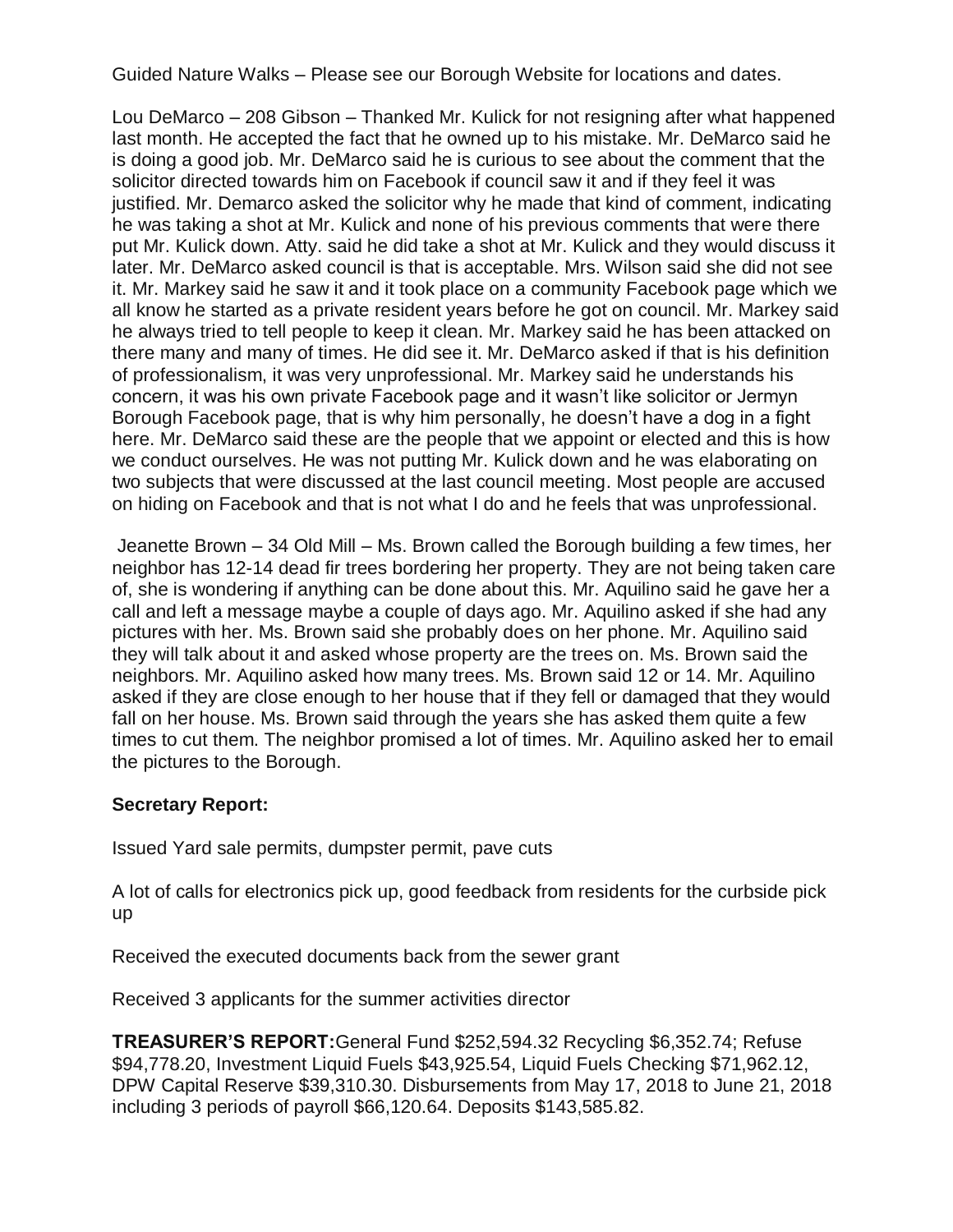Mr. Kulick questioned the Crystal Fire Co. phone bill and the Artisan Phone bill, why so much of a difference. Mr. Rood said that was discussed with previous councils and he doesn't know why. The Crystal's phone was paid for because of the system that was in there, needed a land line. This is going back years and years ago. Mr. Rood said he doesn't even know who the phones are with. Mr. Rood said Mrs. Wilson discussed about having Adams involved because Adams does have the internet and TV there. It is a Borough bill that he can not answer. Mr. Rood said he doesn't know how it got there and when it got there. He never even knew the cost of it, as far as he knew it was always paid for by the Borough. Mr. Kulick said he isn't questioning why the Borough is paying for it, why the big difference. Mr. Rood said he does not know why it is that high. He does not even know who the carrier is. Mr. Markey said when Debbie was still here and he asked her about it and she told him that it was because the Artisan signed a contract a long time ago and never switched and that is the rate that they were locked into. It was a long time ago. Mr. Rood said the Artisans came in and said why is the Crystals getting theirs paid and they aren't. Mr. Rood explained to them it was for the notification system.

Mr. Rood said it is something we should check into, he doesn't know if Adams would cost the Borough that much. Artisan Co. phones are through Verizon and Sprint and Crystal is with Line systems.

A motion was made by Mr. Markey and seconded by Mrs. Wilson to accept the treasurer's report and bills as presented. All in favor; motion carried.

**Tax Collector:**Mr. Kulick said she is not here, he would like to go on record he said it is getting to point it is ridiculous that every time sometime comes and pays their taxes that there is a sign on the door that she is not here. She is never here. People come here to pay their taxes, she is supposed to be here this week. We can't do much about it, our hands are tied. Mr. Rood said didn't last time you had something that if she isn't here someone is supposed to be here for her. Mr. Kulick said she can have a deputy tax collector. Mr. Kulick said he has had people come to him and say they are not going over to the East side of Jermyn to pay their taxes, it is on the bill she is supposed to be here.

Mr. Kulick made a motion that we send the tax collector a letter advising her that we expect her to follow the published hours on the tax bill and be here for collection. Seconded by Mr. Napoli, Mrs. Wilson asked if she is supposed to be here at the meeting once a month. Amended motion to include that the tax collector should be here for at least one meeting as the ordinance stipulates. All in favor; motion carried.

Mr. Kulick said we passed that we would only accept and no cash. It has become somewhat of an issue because people come in and want to pay with cash that do not have checks. Mr. Kulick said he thinks we need to change that. Mr. Kulick said we did it because we think it's the right thing to do and turning out maybe it isn't and people are complaining, they have to go home to get a check or they don't have checks. Mr. Markey said what was going on is like Mr. Kulick said there are a lot of people that didn't know they couldn't pay by check, we did at one point did a suggestion by Mr. Garvey at Barbetti's firm to not accept cash any longer but what he thinks that we could probably do if it's a safety issue we can get a safe. Atty. said it's always better to take checks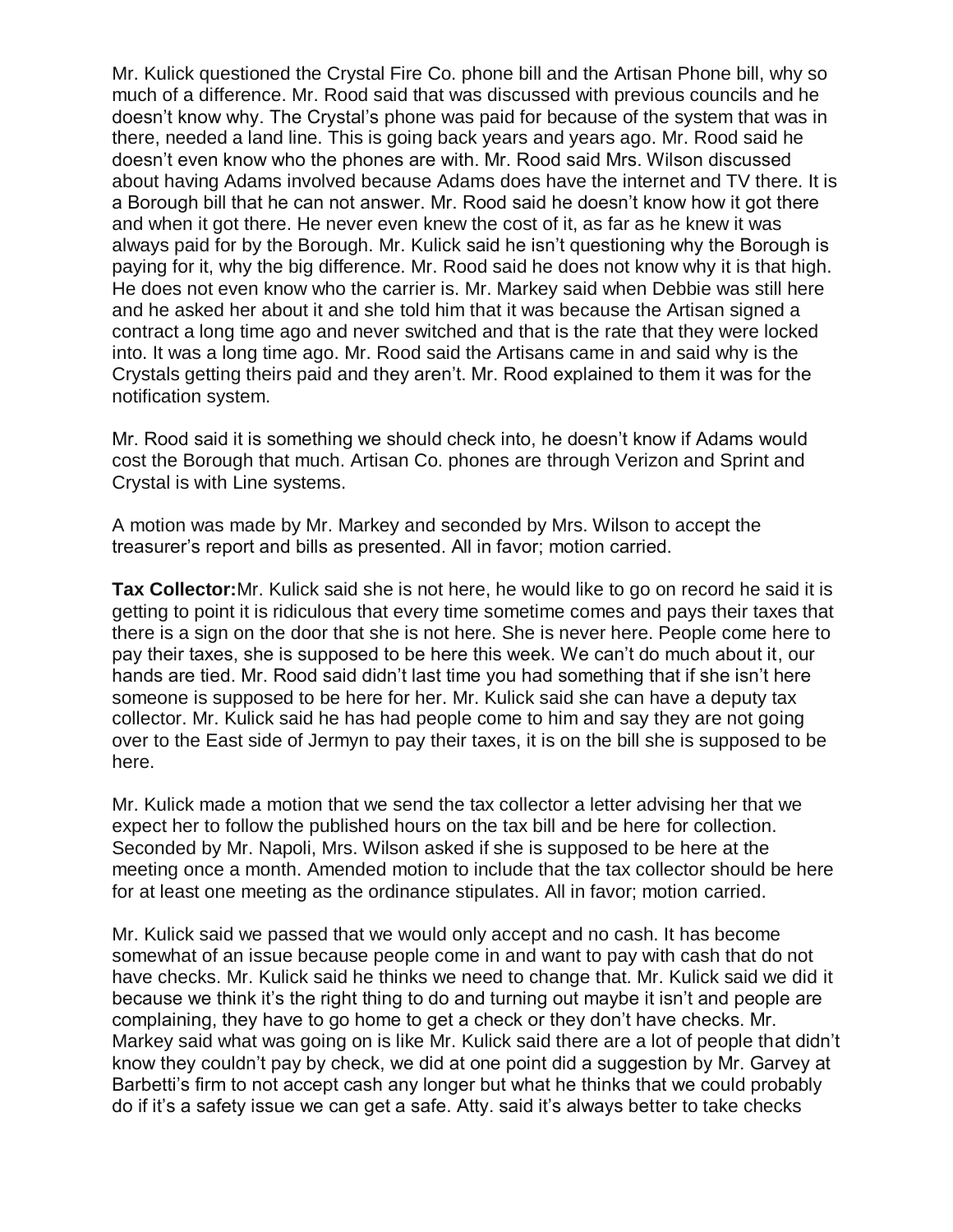because at times it can become a proof issue, from what he understands you can go to a bank and get a certified check or Western Union, you can get a check. Mr. Markey said or a money order or something like that. We have cameras and we have receipts and the secretary can give a receipt for anyone who pays cash for anything. Mr. Markey said he made the point the other day that people pay cash to the vending machine, when he cleans out the vending machine he hands the secretary \$200.00 cash, what's the difference? Atty. said his only concern is with the people in the building, its not secured and number two 10 people can come in and pay taxes, \$10,000 or something like that in cash. Mr. Markey said that is another point, the tax collector accepts cash. If we are going to accept cash for taxes but we are not going to accept for a \$10.00 permit, he sees it counterproductive, especially with the complaints we have been getting. Mrs. Wilson said we haven't had a problem with it in the past. Everyone that has been in the office are keeping accurate records, there is a receipt. Mrs. Wilson said she doesn't like to take cash with anything with the committee's. Sometimes people need a permit and they are not at home and don't carry their check books. Mrs. Wilson said we are here at the convenience at the residents. Mr. Markey said we should make it easy to be able to take peoples money. Mrs. Dougherty said if people can pay their \$2,000 tax bill in cash, to her that is the bigger concern than a \$10 permit. Mrs. Dougherty asked what is the biggest amount of money that is collected out of the office. Mr. Markey said not too much, pave cut permits are paid by companies who pay by check. Mrs. Dougherty said do we put a threshold on the amount. Mr. Markey said he doesn't think anyone is walking in here with \$1,000 cash and if they do she can close the office and go right to the bank. Mr. Markey said it was a good decision and a suggestion by our financial advisors but you do that and see what happens and see that people are complaining about it and maybe we have to dial it back a little bit, maybe this is a good decision for the time that we are at right now. If something ever happens, we have the police station across the hall way, cameras and receipts. Mr. Markey said we will get a safe.

Mrs. Wilson made a motion to rescind a previous motion of checks only to now accept checks, cash or credit cards, seconded by Mr. Markey. All in favor; motion carried.

Mr. Markey said we still have some updating to our website to do however if anyone needs to pay anything as far as fees or anything like that to the Borough office you can call the Borough office or come in and we can accept credit card payments now. Mrs. Wilson said the website is being worked on to accept the credit card payments.

**Police:**Chief Arthur said they are continuing their enforcement for ordinance violations. The property on Madison was cited for overgrown grass and garbage on the property. As of right now, the front yard is somewhat cut. The backyard was not cut and the garbage is still there. The property is 615 Madison Ave. Chief Arthur said they are continuing to do speed enforcement. There are a lot of kids on ATV's, if you are under 16 you are not supposed to be on them. The Police will start impounding the machines. Chief Arthur said school is almost out and it seems like its not the kids from Jermyn, it's the kids from other towns that are coming over and causing problems. They are making arrests and issuing citations, they are making it very clear to them do not come to Jermyn causing trouble. They are still doing the house watch checks. Chief Arthur wants to thank the fire police, there had been incidents where they came out and helped. In addition to them, Mayfield Fire Police came out and assisted us, Chief Arthur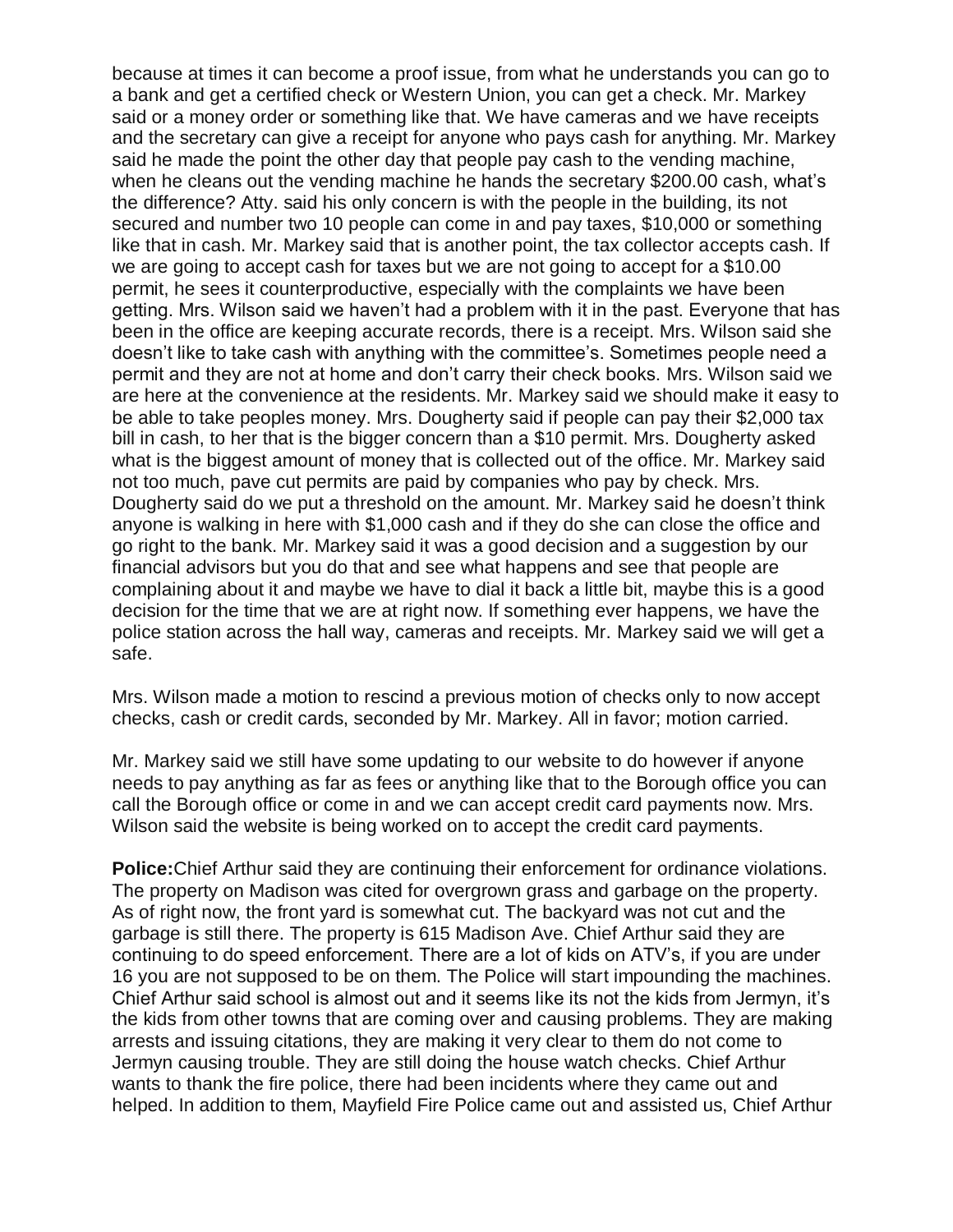thanked them all for their assistance. Mayfield and Jermyn do work very well together in the police departments and fire police.

Mr. Kulick said maybe we should put it out on rapid cast that anyone that is going to be shooting fireworks for the  $4<sup>th</sup>$  of July, has to have a permit issued by the Police chief or Fire chief. Lou DeMarco asked if there is a limit to that. Mr. Rood said he read that ordinance a few times, only if you got fireworks that were illegal in PA. Chief Arthur said its in the ordinance you need to be bonded. It's a high value and he doesn't think its even feasible for anyone in town to get that kind of bond. Mr. Kulick said the new fireworks law because they are legal now, you can buy them but you can't discharge them within 150ft. of an occupied structure. Mrs. Wilson said if the people use common sense.

**Fire:**Mr. Rood said things can have been quiet. Last night at class night, the Crystal participated, they had a lantern ceremony. The six-county convention is this weekend in Hanover.

Code Enforcement Officer asked what restrictions they have related to fires in multi family dwellings, some of the units only have one exit. Mr. Rood said that goes back to the NEIC as far as the UCC code for PA, the fire codes; there is nothing. On a new building there is and for a certain amount of percentage of remodeling there is. Mr. Rood said you need one 36inch exterior door. Mr. Markey said what if you are on a second floor and your only other means of egress is a window that is blocked by an air conditioner. Is there any issue with that? Mr. Rood said one time in Mayfield there was an air conditioner in the window that came flying out, he can't say that for sure what would happen. Mr. Aquilino said we had an application for rental permits and he has some concerns about the mobility of people in the building in the means of egress in the event of a fire. Mr. Rood said he had that concern years ago on Rushbrook St. there was a Jermyn manor. Mr. Rood said as far as the UCC codes you have to check with NEIC.

**Engineer:**Mr. Kulick said we had a meeting regarding the Rushbrook Creek Project and the wetlands mitigation. The end result was, we don't know. Probably more money. Mr. Grizzanti is following up with DEP. The meeting was with Mr. Cavill's office. Mr. Kulick said when we get to that point, the area down below Wayne's, there is something that has to be preserved and we would have to have a fund that we would have to maintain it every year and it is going to be very expensive. There are banks where you can buy credits. Mr. Kulick said what he got from the meeting was, it was at the suggestion of Mr. Cavill to have this meeting, was under the impression that it would maybe save us money for a one time payment, that one time payment could be \$100,000. There are different ways to look at it and do it, they may have credits to sell at one point. It's a lot of money either way. Mr. Kulick said on a positive note, we did get another extension on the grant until June of 2019, which will most likely extend that again.

**Code Enforcement:**Mr. Aquilino said from a code enforcement standpoint, we are trying to focus on rental properties that have been cited for various things. Rental permits are pulled until repairs are made for the safety of the residents and for the safety of the people that have to go into those buildings. When you get your rental permits you are going to have to go through an inspection. One of the things we have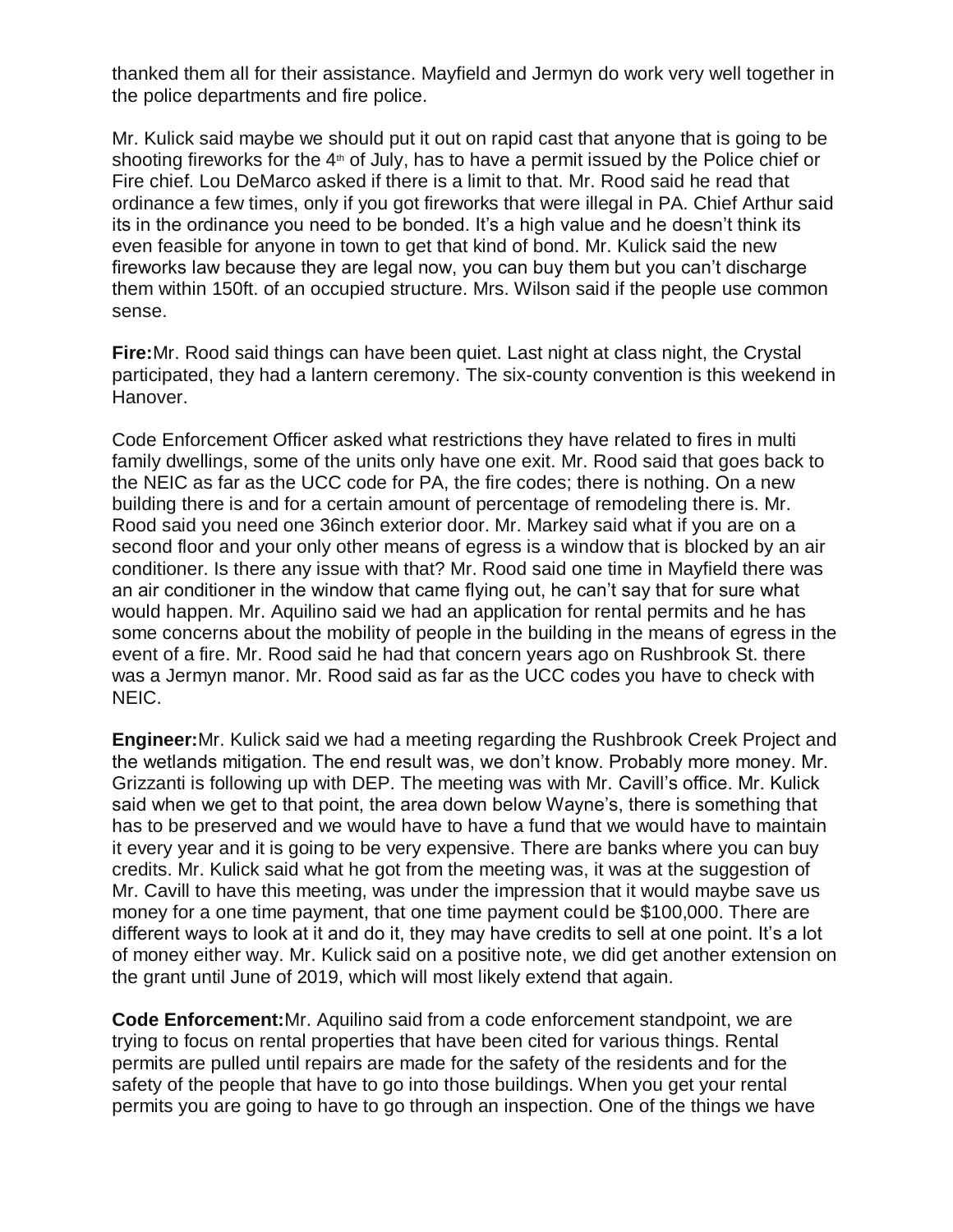been getting in correlation to some of the citations that have gone out is issues relating to knotweed. People have limited information with what you can and can't do with knotweed. Mr. Fuga said we cannot take it to the recycling center. They do not accept it. The reason is because they compost everything and they do not want it in the compost. They are trying to stop the spread. Mr. Aquilino said when people ask he will tell them, DPW can not take them away but it can go in the regular landfill. Mr. Fuga said they can put it in their trash but we can not take it. Mr. Markey said we found out that even though this is choking Jermyn and Archbald, basically everywhere where the Lackawanna River flows, it can be eaten; its roots help fight cancer and they have all kinds of healing properties in it, you can turn it into wine. Somebody can make millions. Mr. Aquilino asked what about people spraying it? One of the guys that called him, it is partly on his property and partly in the alleyways and Borough property. It is on the creek hill. It's everywhere. Mrs. Wilson said we have got into a discussion with Penn State extension and DEP will not allow you to spray it if its near water, you have to assure them that when you spray it, it doesn't get into the water. Mr. Napoli said it can not be in any runoff areas. Mrs. Wilson said Penn State has suggested, once you cut it back if you want to get rid of it you are supposed to leave the leaves on in the fall and then spray it with round up or a heavy chemical that is sold over the counter. At that time, it takes it into the root and it may take 2 years to get rid of it but that is when you are supposed to spray it, not during the summer; in the fall is when you are supposed to spray it and kill it.

Mr. Aquilino said there have been a lot of citations issued for people's lawns, we aren't talking about 2-3 inches or a skipped weekend. It's a foot or two, animals that start to hibernate and nesting. There was a picture of a rat that was big that was living in somebody's 2ft. high lawn. We are focusing on those and securing structures and making sure the abandoned homes are secured so kids don't get hurt.

**Mayor:**Mayor Fuga said as most of you know the ATV's have become a problem and we are working together, we are going to come up with a plan to deal with them in a better way then normal. We are keeping it quiet, we are working with the police and we are going to start taking care of it. Once the word gets out, it should calm down. Mayor said so everyone is aware, there are some people that go from point A to B to get up in the woods and don't cause trouble. They are not the problem. It's more or less kids on them, racing around, going through stop signs, going 80mph. We aren't after the person that wants to get to the woods, to go hunting or fishing. Mr. Markey said it's the people that are going to kill themselves or kill someone else. Mayor said it should be stopping pretty soon.

**Solicitor:**Atty. said they will start citations with the district of justice.

**Shade Tree Ordinance:** A motion was made by Mrs. Wilson and seconded by Mrs. Dougherty to pass the Shade Tree Ordinance amending ordinance 5-03 for the Shade Tree Commission. All in favor; motion carried.

**Shade Tree:**Mrs. Wilson said the Farmer's Market is starting June 22 and June 23. It will be Fridays and Saturdays from 11AM-6PM. It is John's Corn. They are accepting the Lackawanna County Farmers Market vouchers.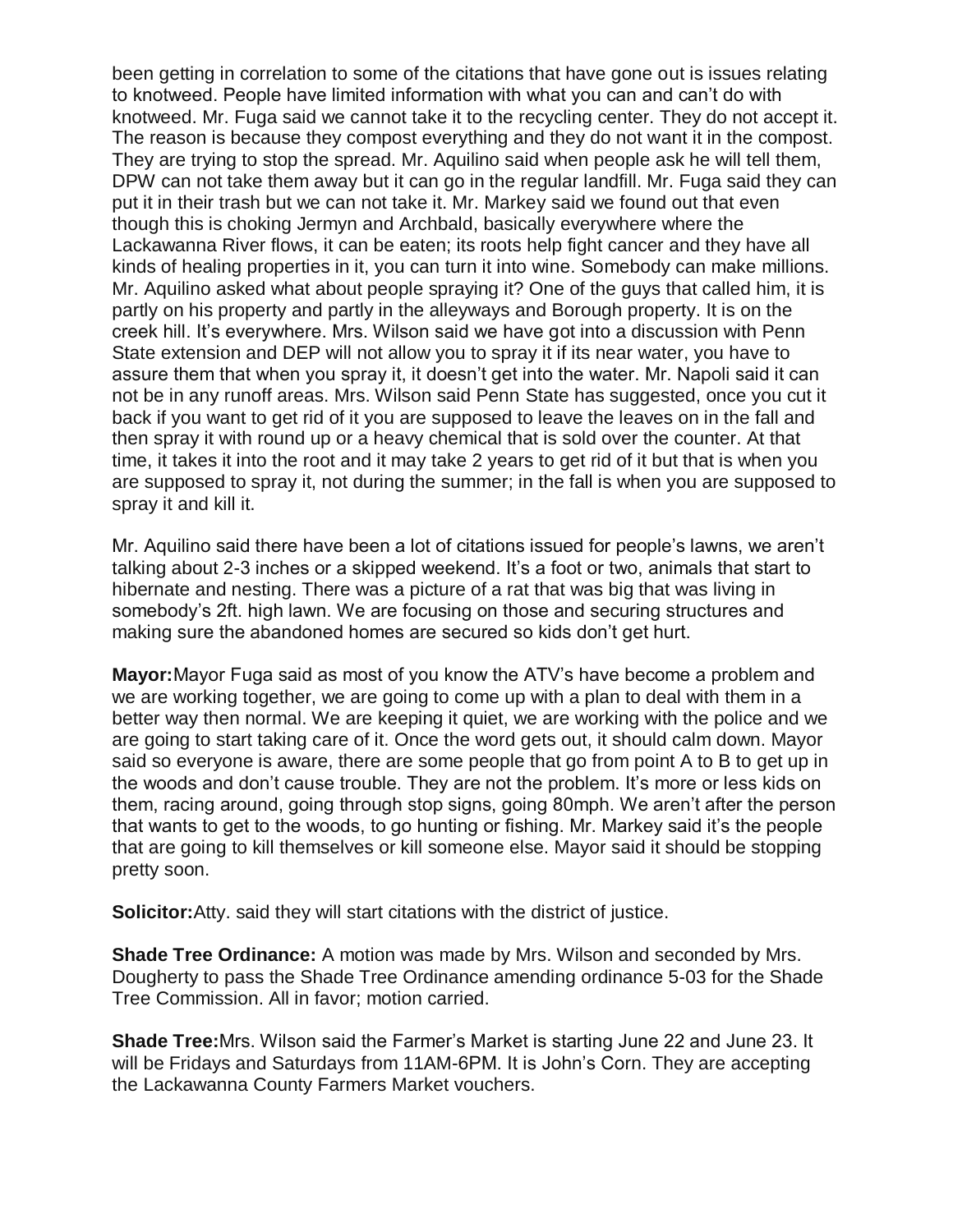The Events Committee will have the free concert on July 8 from 6PM-8PM at Callahan Park. If it rains they will have it in the gym. Free soda, ice cream and hotdogs.

Shade Tree is working with the DPW for the hometown heroes banners. Mr. Kulick asked if they are still accepting applications. Mrs. Wilson said we are still on phase 1. We are still accepting them but get them as soon as possible, we only have a few places to put them. The second phase we have to contact PPL, there may be a charge to use their poles. We may have to go to a bigger size. We are trying to get everyone that we can. Tell them the deadline is July  $1<sup>st</sup>$ , 2018.

**DPW:** Mr. Markey said we sold the 2002 DPW truck, it sold for \$20,100 which was the highest bidder. A motion was made by Mr. Markey and seconded by Mrs. Dougherty to approve the sale of the 2002 F-550 to Mark Manglaviti for \$20,100. All in favor; motion carried. Mr. Markey said the low miles sold it. We put about 1,000 a year on it. It needs some cosmetic work. Mayor said he was very happy when he saw it, he wanted it.

The electronics recycling is going well. We pick up on Wednesday and Friday for the month of June. We go to the recycling center every Friday.

Mr. Markey said one of the things we are changing a little bit from what we had initially planned is, we had budgeted money over the past couple of years to change out all the old street signs with our newer reflective green signs that everyone sees around town. What we were going to do is have a giveaway and give about 5-10 street signs away, probably just putting street sign names and picking them out of a hat, we are still going to do that for about 5-10 signs we will do the giveaway to the residents in town. We were going to have a raffle afterwards and raffle off chances to win a street sign but instead of doing that, what we are going to do is just put it out there the name of the sign and how many we have and its first come first serve and a \$5.00 donation to the DPW will get you a street sign. If you have a street that you live on or have lived on and you would like a sign, you can either message the Jermyn DPW Facebook page or call the Borough office and the DPW will take an inventory of all the old signs that we still have. If there is one available, a \$5.00 donation will get you one. You want 10 signs, \$50.00 donated to the DPW.

Mr. Markey said for everyone on council if you get any questions, complaints, requests from anyone in town or if you need something done by DPW, please let him know about it. Instead of going right to the DPW. We have a process that we need to follow, we have things scheduled for certain days and we can probably, most certainly get to your request but please let him know about it and then he can discuss it with the DPW and see where it best fits. We want to make sure we have all of our ducks in a row and everyone knows what it is going on including the chairmen of the different departments.

Atty. said he had an inquiry after the bid was awarded for the truck about the bidding process. He returned multiple times attempted to contact the person and left messages. He did not hear anything back. Mr. Markey said someone had caught in a bidding war with the winning bidder. The site that we use, municibid; they will automatically extend the auction to prevent sniping so someone can't come in at the last second and sweep in with a winning bid and not give the person who had the winning bid another chance to rebid. They will extend the auction for up to two minutes and then if no other bid is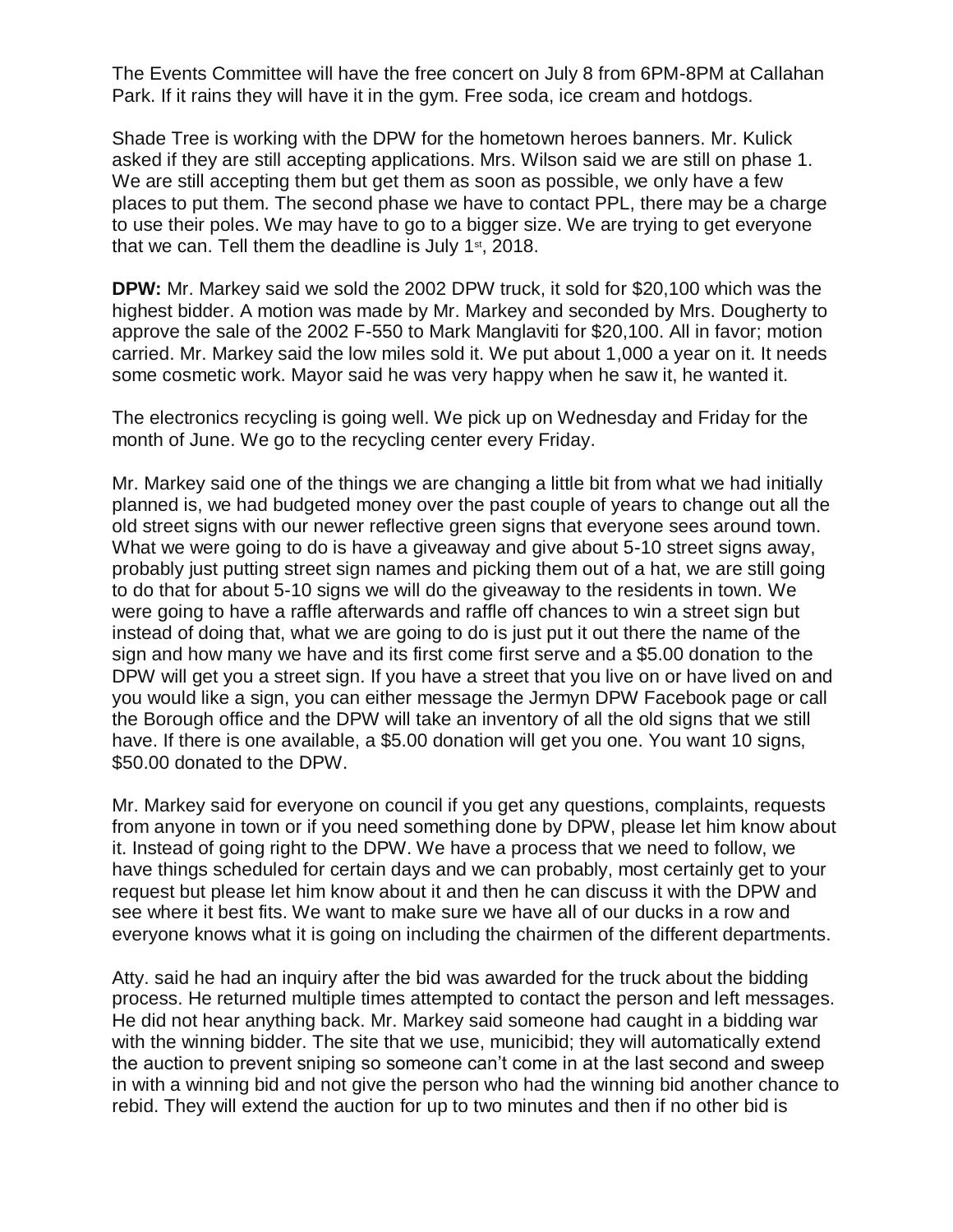placed, then the auction closes. You could also set a max bid, if someone had a high bid of \$15,000 but you don't want to bid \$15,500; you just want to go and say keep bidding until my bid hits \$20,000. You could punch in \$20,000; your bid will go to \$15,500 or whatever the next increment is and if someone out bids you then you automatically go up the next increment until you hit your max bid. He thinks that is what happened in this case, the winning bidder, bid to a max increment. That is all municibid, we have nothing to do with that.

Mr. DeMarco asked if they are doing anything for the Christmas lights, weren't you doing something with the street signs for the Christmas Lights? Mr. Markey said that was separate. What we did for the Christmas lights, first we started selling the Jermyn PA is awesome mugs and then we started selling the t-shirts and sweat shirts. All of that money was and is going to the Christmas Lights Fund. We still have plenty of product. We just bought seven new lights from the money we made last year. Mayor Fuga is a part of the Christmas Lights committee, there is a formal committee. Mayor said we need members. Mr. Markey said it needs to reorganize. Mr. Markey said if we get some people in that committee and then its more then just a couple of council people trying to do stuff to raise money for lights, then it's a committee and you are doing this and doing that and maybe having a spaghetti dinner or something like that to try and raise funds. Mr. Markey said he knows there is money sitting in two different accounts. Mayor said it is all combined, there is just one. Mr. Markey said we have some money sitting in a fund as well.

Mr. Markey said the second little free library is up at WWI Memorial Park on Bridge St.

We finally have wireless cameras for the park, we bought 6 of them. We have to get in touch with Adams to get Wi-Fi run over to the stand. We are going to keep the DVR in the stand over there, which we will have a camera on. Mr. Rood said we have Adam's with the Borough, the fire co., some of our phones are with Adam's, shouldn't someone talk to them and see if we can get a whole package? Mr. Markey said Mrs. Wilson was trying to set something up for last week. We asked the Adam's cable rep. to come to the meeting tonight, there was a conflict and couldn't make it. Mr. Markey said Mrs. Wilson was asking if we could do it during a committee meeting but he knows he wasn't able to make the committee meeting and he wants to be able to talk to her, maybe if we can invite her to the next council meeting and we can talk to her with the public here. Mrs. Wilson said would you rather a committee a meeting, we have one scheduled for next week. Mr. Markey said we can do that as well, it doesn't matter to him. Mrs. Wilson said then we could bring her forward. Mr. Markey said that is fine. Mrs. Wilson said instead of making our meeting here much longer with all the questions, maybe get a committee meeting and sit down with her and get somethings hashed out so when she does come to a council meeting everything is clear cut. Mr. Markey said it doesn't matter to him, as long as she comes to a council meeting too because there are only 3 members on a committee. If the other 4 members of council have questions that maybe we didn't think of. Mrs. Wilson said and also the solicitor has to be involved too.

Atty. said if you can make a note about who comes to the meeting is a person who can actually make decisions because we wouldn't want to go through all this and then go through it a few more times.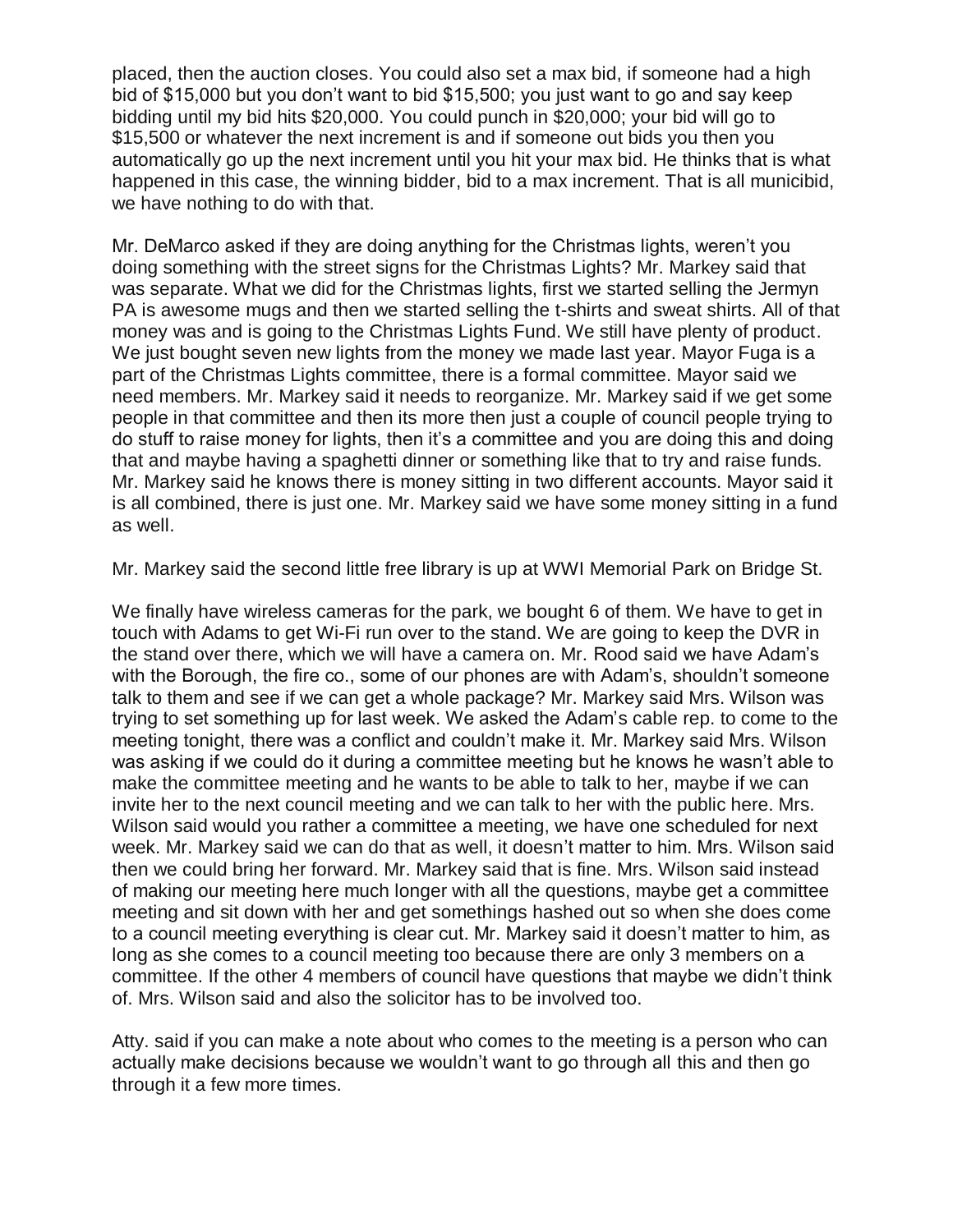**Public Safety:**Mr. Napoli said we have a Mayor and a police chief with a very good relationship, he would like to see council and anybody else including the Borough secretary, if you have an issue with the police and it is not an emergency, lets go through the Mayor and let the mayor go up to the police chief and discuss what needs to be discussed. Mr. Napoli said we didn't have this luxury for quite a while and now that we have that luxury we should take advantage of it, so everything goes through smoothly.

The second thing he would like to discuss is at the beginning of the year, when going over the budget it was not budgeted for the police to have a raise, that was partially his fault because he wasn't aware that at that time he could ask for one. Mr. Napoli said luckily the truck that we just sold, sold for way more than we thought it was going to. Mr. Napoli thanked Mr. Markey and Mr. Fuga for brainstorming with him and coming up with the idea to use part of that money we made on the truck to allow the police to get a raise. Mr. Napoli made a motion that the part time police officers receive a \$.50 raise starting July 1, 2018, Mr. Markey seconded the motion. All in favor; motion carried.

**Summer Program:**Mr. Kulick said we have 3 applicants. Dom Paglianite, Mariah Loughney and Patricia Pearsall. One applicant was present at the meeting, Dom Paglianite. Mr. Paglianite will be graduating this year, he will be going to Keystone College in the fall and will be playing lacrosse. Mrs. Dougherty said that is her son so whatever decision that will be made will be without her tonight, if one is made. Mrs. Wilson said Ms. Pearsall was ahead of the recreation committee for years and was with the sports league in the gym. Mrs. Wilson said the only thing about all three of them is that are they going to be responsible enough? Will one person be able to do it by themselves or will that person need an assistant? Mr. Paglianite asked what time will the gym be open? Mr. Kulick said we figured it would be 20 hours a week, 4 hours a day; probably 10am-2pm. Mr. Paglianite asked what the age groups are to be left without their parents? Mrs. Wilson said she thinks we should set a perimeter on what we are offering to certain age groups. You don't want 5 year old's here, unless you have two people. Mrs. Dougherty said the keyword is unattended, without a parent; it will happen. Mr. Markey said this is to take place in the gym. Mrs. Wilson asked if everything is in the gym? Mr. Markey said this activities program is for the gym, that is the way he understood it. Mrs. Wilson said she didn't realize it. Mr. Kulick said we need to make a decision soon. We need to have a committee meeting and setup parameters then we will have to have a special meeting and interview the applicants. Mr. Kulick said we need to start it the week after the  $4<sup>th</sup>$  of July. Mr. Paglianite asked if the kids would have to have a release form signed by their parents? Mrs. Wilson said yes, they should. Mr. Paglianite asked how supplies are going to be purchased. Mr. Kulick said we budgeted \$500.00 for supplies, we just need to figure out what we need. Council thanked Mr. Paglianite for his suggestions and questions.

Mrs. Wilson said just a suggestion, its 5 days a week, wouldn't it be applicable to have 2 days from 5-8 and the other 3 days have an older group of kids that you can do older things with so that you don't have the 6 year old's with the 10 year old's. The arts and crafts, if you have a younger age group, you gear it to them, its just a suggestion. Donna Stackel asked if they will need clearances. Council said yes. Mr. DeMarco asked if there is a maximum number of kids. Mr. Kulick said these are all questions we probably didn't think about to be honest. We are trying to do something good for the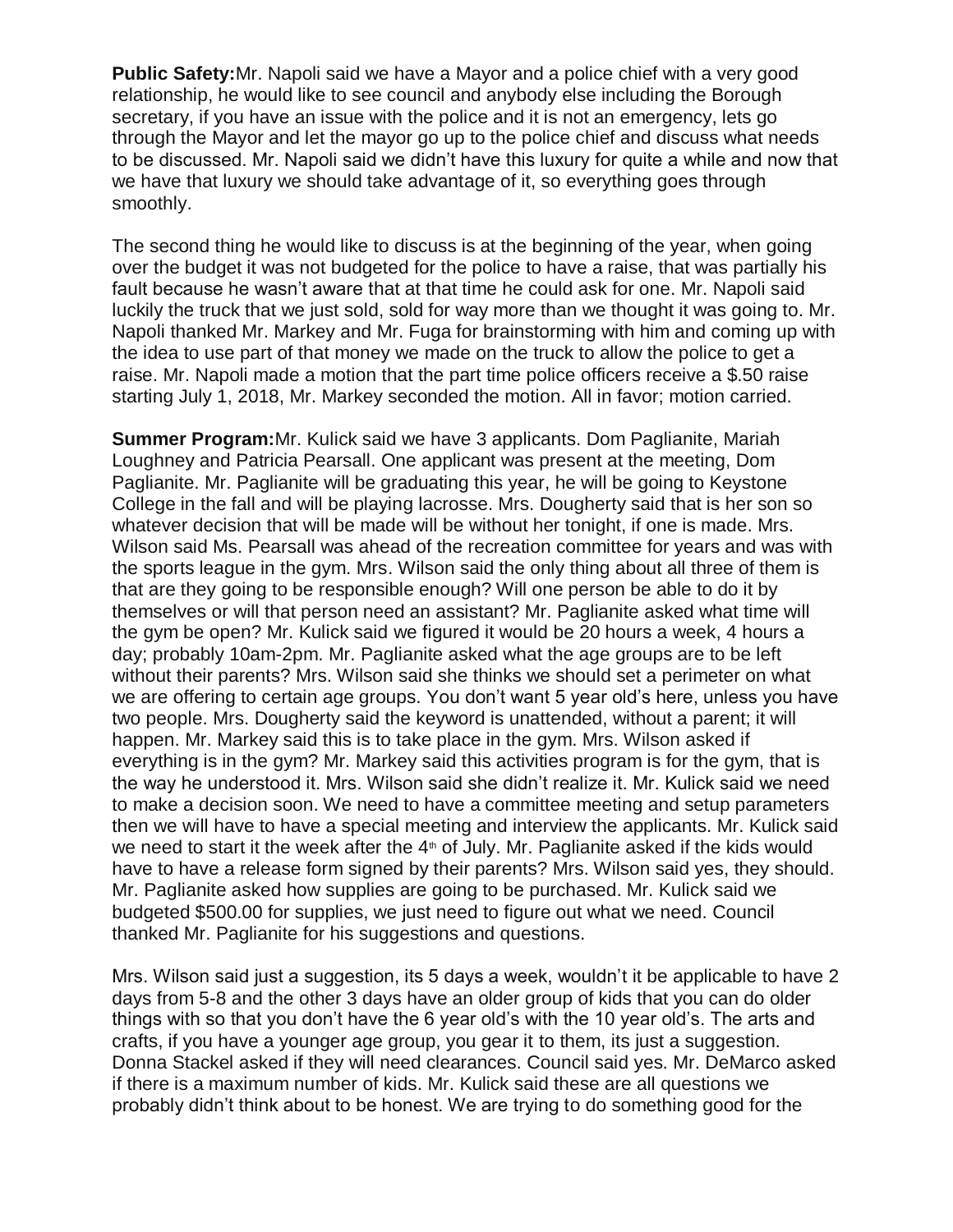community. Mrs. Dougherty said if it happens to all be very young children, with a bunch of young children with one person. Mr. Markey said he thinks it makes sense that if you are under 10 you have to have a parent or guardian here with you and the parent or guardian can help you with the macaroni art. Whoever is going to run this program, should be the facilitator. This is what we are going to do, you are going to help your kid. If you have a young child, someone is going to come with them because its not going to be a drop off daycare for older kids yes, the ones that are already riding their bikes over the park, ride your bike over to the Borough building and shoot some basketball. If you are under 10 years old or whatever the age is, then no you have to have someone here with you and they can help you out, they can shoot baskets with you, do painting or art. Mr. Markey said whoever it is going to be, shouldn't be the only adult in that gym. When you have the little ones, that person should not be the only adult there, you're the facilitator, not the babysitter. If you're the babysitter then let's start charging a fee for this. Mr. Markey said it should be a free program, but they are not babysitters, they are a facilitator, there is a huge difference. No one should drop their 5 year old off. Mr. DeMarco said Dickson City Civic Center it is a Borough run facility and suggested to contact them for suggestions.

**Zoning Hearing Board Costs:**Mr. Kulick said this is something he put on the agenda. We had a recent case where there was an appeal. It wasn't for a variance. Variance means that you want something that's not in the book, exceptions to the rule. This was an appeal that was a misinterpretation of the zoning ordinance. It was Mr. DeMarco's hearing. Mr. DeMarco hired an attorney and he went to the zoning hearing board and he ruled in his favor. Mr. Kulick said it got him thinking about it and he thinks personally, if he was citizen of this town and he appealed a ruling of the zoning board of the zoning officer and appealed the interpretation of the rule and I won, I don't think he should have to pay. It should have been granted in the first place. Mr. DeMarco said he requested several meetings to discuss. Mr. Kulick said if you are requesting a variance, win or lose you are going to pay because you are asking for an exception to the rule. The zoning hearing solicitor advised the zoning board that was correct, it was a misinterpretation of the book. If you want to request a hearing for a variance, you pay \$500.00 plus costs associated to the hearing. If you are asking for a variance, win or lose, to bad. You are paying the money because you are asking for something different than what is right. If you appeal because you feel you are not given a permit because of a misinterpretation of the zoning book and you win that, why should you have to pay for that? Mr. Rood said he is trying to think because the Virbitsky's, when the guy across the street that lived in Mayfield, was coming after him all the time and he was involved in that and we got the property line, it came to the zoning hearing board to an appeal and he won the case, to him he should have got his money back and he thought there was something in there where he would get his money back because he won the case. Mr. Kulick said he looked and didn't see anything in there about getting your money back if you win the case, he isn't sure if they are talking about the same thing.

Mr. Kleha said didn't that fall back on detached and attached, that's what this was all about. Mr. Kulick said whatever the reason that it was denied, it was because of the interpretation out of the zoning book by the zoning officer and he isn't blaming him, he interpreted it that way. He denied the permit based on that. Mr. DeMarco's attorney said according to the book, it should have been given and that's what the zoning board agreed to. Mr. Kulick said his point is, not just for Mr. DeMarco but for anybody, if you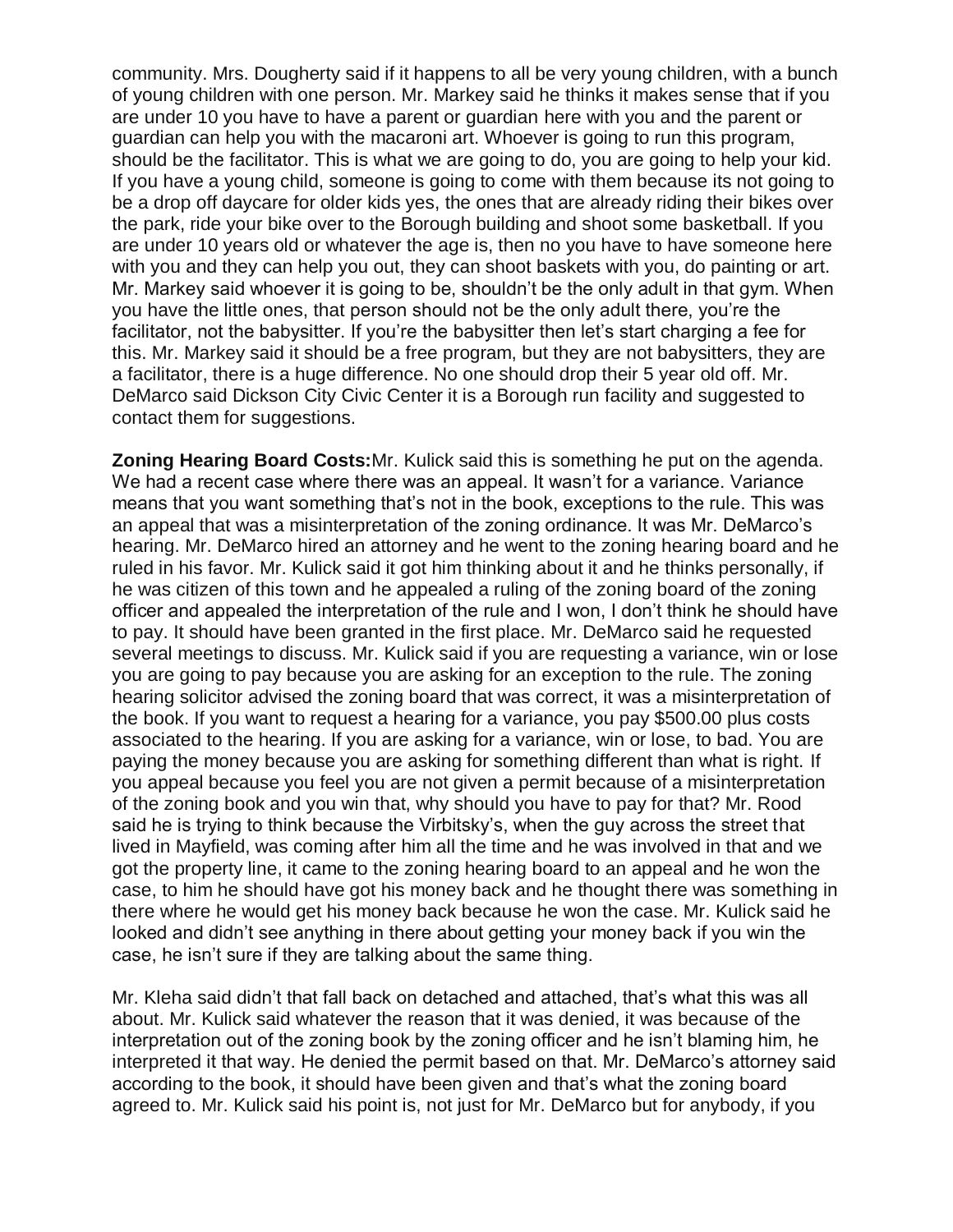are requesting an appeal because you think the zoning rule was misinterpreted and you win, you shouldn't have to pay for that. Mr. Rood agrees, what if he lost, would he have to pay for it? Mr. Kulick said if he lost, yes because then it is being upheld. Mr. Rood said he agrees and in that case he should, he won the appeal. Mr. Kulick said because he won he shouldn't have to pay for it, if he lost then the zoning officer was right.

A motion was made by Mr. Kulick to allow residents who appeal misinterpreted rulings of the zoning book and win their case to not have to pay the \$500 fee and fees billed to the Borough, seconded by Mr. Napoli; all in favor, motion carried.

A motion was made by Mr. Kulick to reimburse Mr. DeMarco's \$500 appeal fee. Mr. Napoli said what happens now with every person for the last 10 years comes back. Mr. Kulick said there has never been an appeal for the permit. There has been appeals for variances. Mr. Napoli said if this happened in the past and people start coming back to us. Motion seconded by Mrs. Dougherty. All in favor; motion carried.

**Meeting Changes:**Mr. Kulick said there has been some discussion, at least for the summer months that we go to one meeting a month. Mr. Napoli made a motion for the months of July, August and September to go to one council meeting a month, on the third Thursday of the month, seconded by Mrs. Stephens. All in favor, motion carried.

The next meeting will be July 19, 2018 at 7PM. There will be a special meeting for the purpose of the summer activities hiring on July 5, 2018.

**Sesquicentennial:**Mr. Kulick said this will eventually be a major event in Jermyn. He knows Bruce has had some meetings. Mr. Kulick said he would like to have somebody to make a motion, we should make this an official Borough thing and appoint Bruce as the Chairman of the sesquicentennial and at the same time budget \$1,000 to work with to do advertising and give him authority to appoint sub-committee's that report to him and in turn Bruce report to us. Mr. Markey said as far as the Sesquicentennial committee and former Mayor Smallacombe appoint as the chair, it doesn't have to be a motion, you can appoint as Council president. Mr. Kulick appointed Bruce Smallacombe as the General Chairman of the Jermyn Sesquicentennial Celebration. Mr. Kulick said Bruce is trying to organize a couple of meetings.

**New Business:**Mrs. Wilson said September 16, 2018 the four committees that hold the Variety Show, its on a Sunday, they have to fill out the form for the gym. They are looking at Sept. 16, 2018.

Mr. Markey asked Mrs. Wilson about the First Aid Centennial Scholarship. Mrs. Wilson said back in 1999 when we had a 100-year celebration of the first aid in Jermyn. At that time, Mrs. Wilson was on the committee, the history was written up by Mr. Tomaine and we sold ads. The kind of ads we wanted was people who had a history of Jermyn. The book raised a lot of money. Everyone was told that after all the bills were paid, the leftover money would be used to move the first aid monument to the position that its in now. The remainder of the money would be invested into the First Aid scholarship fund. Mrs. Wilson its \$9,000 that is now invested. This year, what they tried to do is only use the interest. Mrs. Wilson said they tried not to get into the principle. This year Lauren Cunningham was presented, you have to be from Jermyn in order to receive it and you